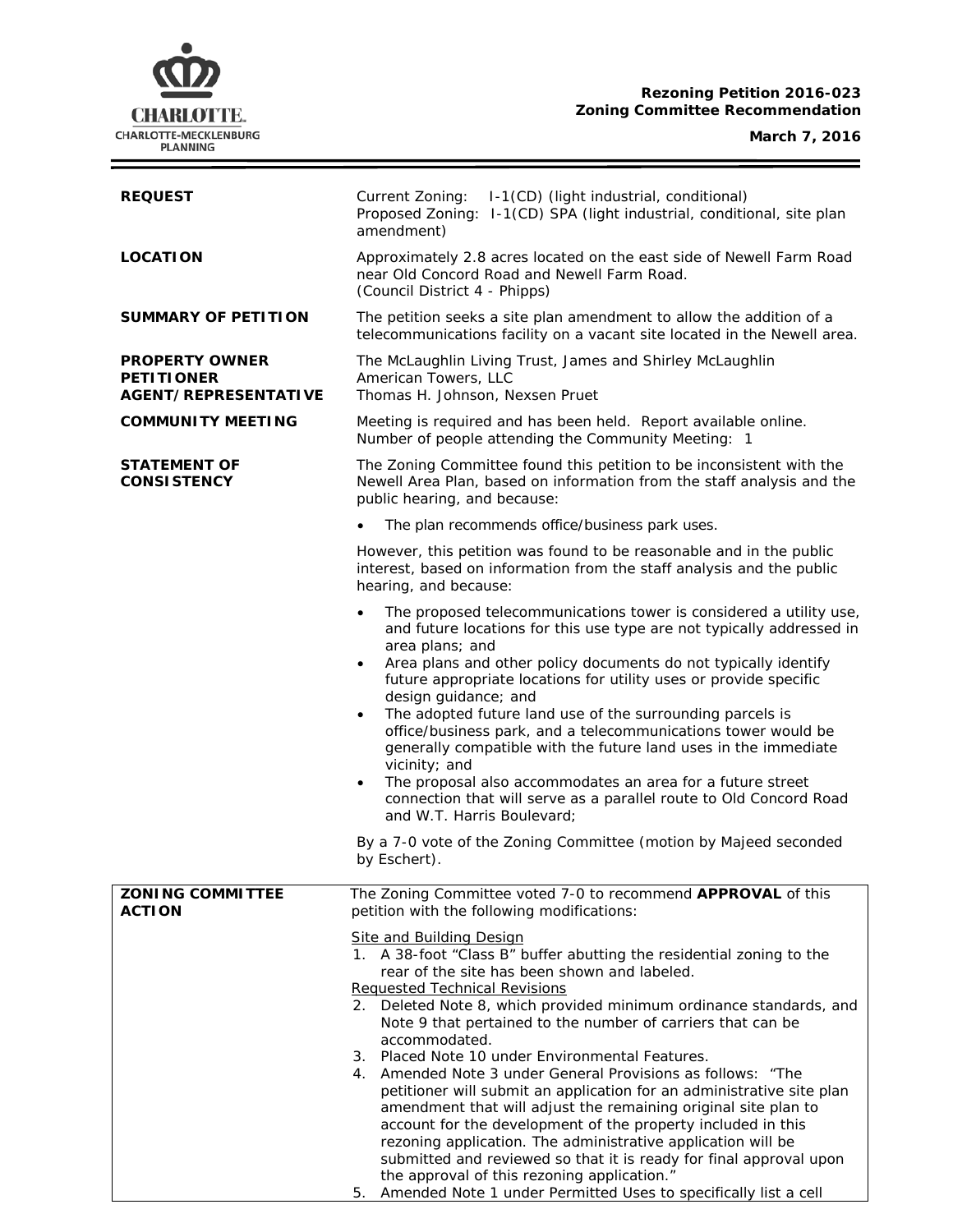|                                              |                                                                                                                                                                                                                                                       | tower as the sole permitted use.                                                                             |  |  |
|----------------------------------------------|-------------------------------------------------------------------------------------------------------------------------------------------------------------------------------------------------------------------------------------------------------|--------------------------------------------------------------------------------------------------------------|--|--|
|                                              | Deleted information pertaining to typical signs and specifications.<br>6.                                                                                                                                                                             |                                                                                                              |  |  |
|                                              | 7.                                                                                                                                                                                                                                                    | Amended Note 1 under Signage to state signage will be allowed per                                            |  |  |
|                                              |                                                                                                                                                                                                                                                       | the zoning ordinance.                                                                                        |  |  |
|                                              | Specified maximum height of detached lights as 25 feet.<br>8.                                                                                                                                                                                         |                                                                                                              |  |  |
|                                              | 9.                                                                                                                                                                                                                                                    | Organized conditional notes using the appropriate headings and                                               |  |  |
|                                              | categories.                                                                                                                                                                                                                                           |                                                                                                              |  |  |
|                                              | 10. Deleted Note 2 under Permitted Uses, which quotes ordinance                                                                                                                                                                                       |                                                                                                              |  |  |
|                                              |                                                                                                                                                                                                                                                       | standards and refers to a use that was permitted on the site per<br>the previous rezoning petition 1997-36C. |  |  |
|                                              |                                                                                                                                                                                                                                                       |                                                                                                              |  |  |
| <b>VOTE</b>                                  | Motion/Second:                                                                                                                                                                                                                                        | Labovitz / Majeed                                                                                            |  |  |
|                                              | Yeas:                                                                                                                                                                                                                                                 | Dodson, Eschert, Labovitz, Lathrop, Majeed,                                                                  |  |  |
|                                              |                                                                                                                                                                                                                                                       | Sullivan, and Wiggins                                                                                        |  |  |
|                                              | Nays:                                                                                                                                                                                                                                                 | None                                                                                                         |  |  |
|                                              | Absent:                                                                                                                                                                                                                                               | <b>None</b>                                                                                                  |  |  |
|                                              | Recused:                                                                                                                                                                                                                                              | None                                                                                                         |  |  |
| <b>ZONING COMMITTEE</b><br><b>DISCUSSION</b> | Staff provided an overview of the petition, and noted that this petition<br>is inconsistent with the <i>Newell Area Plan</i> . Staff noted that there are<br>not outstanding issues associated with the petition. There was no<br>further discussion. |                                                                                                              |  |  |
| <b>STAFF OPINION</b>                         | Staff agrees with the recommendation of the Zoning Committee.                                                                                                                                                                                         |                                                                                                              |  |  |

#### **FINAL STAFF ANALYSIS (Pre-Hearing Analysis online at [www.rezoning.org\)](http://www.rezoning.org/)**

# **PLANNING STAFF REVIEW**

## • **Background**

The subject property was part of 5.6 acres rezoned via Petition 1997-36C to allow indoor and outdoor recreation. The subject property is currently vacant*.*

## • **Proposed Request Details**

The site plan amendment contains the following changes:

- Permitted use limited to a cell tower.
- Replacement of prior approved but unbuilt indoor and outdoor recreation uses with a cell tower as a permitted use.
- Addition of cross-section of proposed 195-foot tall monopine telecommunications tower reflecting five-foot landscaping buffer, six-foot tall chain link fence, and one parking space specified for service vehicles.
- Deletion of note requiring all buffers to remain undisturbed.
- Elimination of 30-foot maximum height limitation for detached lighting.
- Elimination of note allowing request for variance from required buffer along rear of the site.
- Addition of a note that site will comply with PCCO.
- Specification of 0.42 acres of tree save area that will be provided based on the reduced acreage.
- Indication of right-of-way for a realignment of Newell Farm Road proposed since the previous rezoning.
- Addition of detail for proposed 12-foot wide drive from Newell Farm Road that will be used to access the site.

### • **Public Plans and Policies**

- The *Newell Area Plan* (2002) recommends an office or business park for this area.
- **TRANSPORTATION CONSIDERATIONS**
	- This petition will create virtually no daily traffic since the proposed use is a cellular tower. CDOT has no concerns or outstanding issues with this petition.

**DEPARTMENT COMMENTS** (see full department reports online)

- **Charlotte Area Transit System:** No issues.
- **Charlotte Department of Neighborhood & Business Services:** No issues.
- **Charlotte Fire Department:** No comments received.